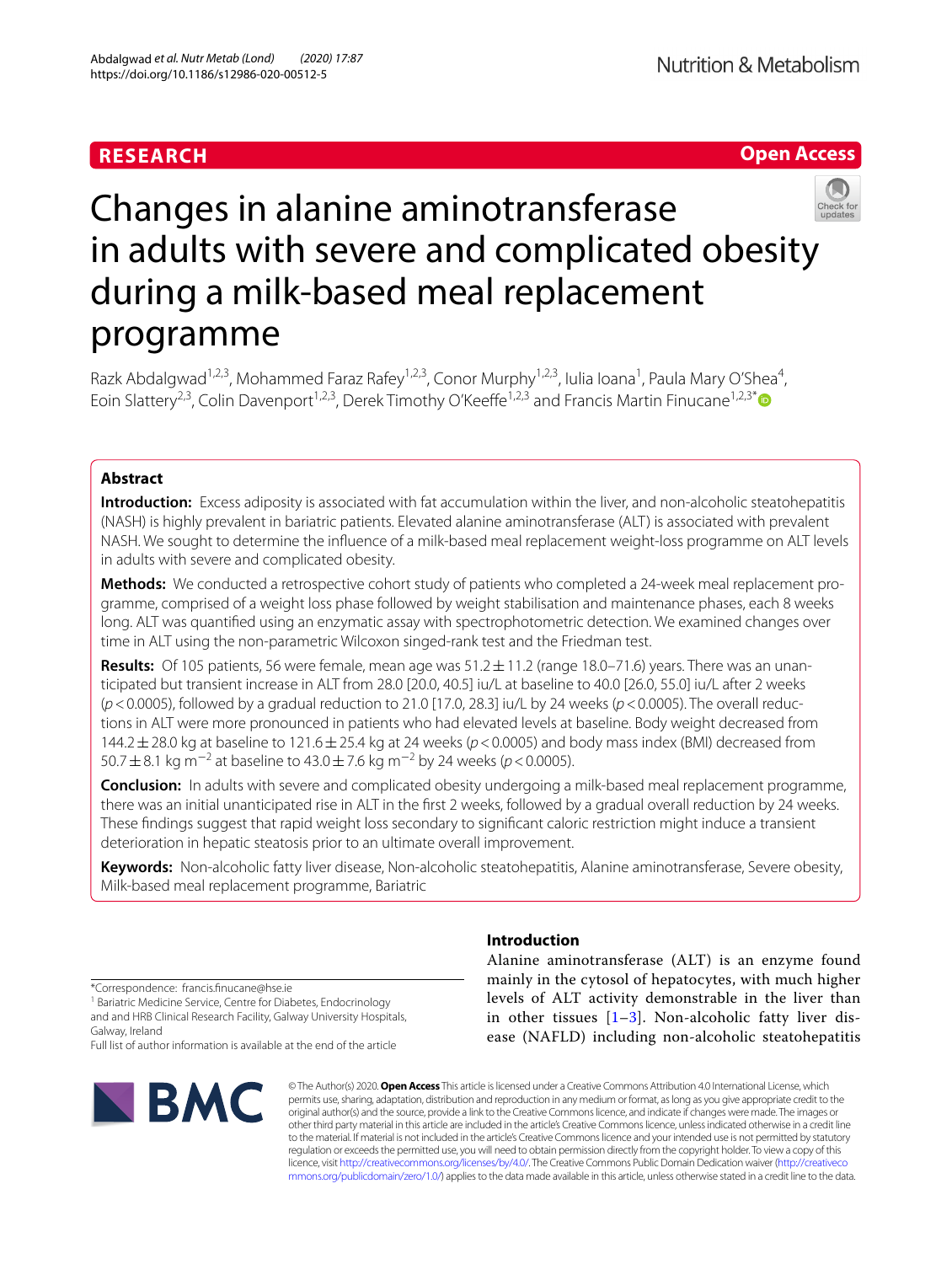(NASH) is the most common cause of abnormally high levels of ALT [\[4–](#page-7-2)[8\]](#page-7-3). NAFLD and NASH are highly prevalent amongst patients with obesity [[9](#page-7-4)[–12](#page-7-5)] and approximately 50% of people afected by obesity have elevated levels of ALT and co-existing NAFLD [[13\]](#page-7-6). Elevated ALT is an independent predictor of prevalent NAFLD and there is a signifcant association between elevated ALT and NASH and liver fbrosis [[14](#page-7-7)]. Most interventions to reduce body weight in patients who are overweight or obese tend to lead to improvements in NAFLD. For example, after bariatric surgery improvements in NASH and reductions in ALT have been described after 12 months [[15\]](#page-7-8). Conversely, patients with severe obesity undergoing omega loop gastric bypass had a signifcant increase in ALT whereas those undergoing sleeve gastrectomy or Roux-en-Y gastric bypass had a reduction in ALT [[16\]](#page-7-9). More severe deteriorations in NAFLD after bypass bariatric surgery have also been described, but are the exception rather than the rule [[17\]](#page-7-10). Weight loss interventions based on either increased physical activity, dietary restriction or a combination of the two, have been shown to reduce ALT in meta-analyses [\[18,](#page-7-11) [19\]](#page-7-12). However, intensive caloric restriction such as with a very low-calorie diet has been associated with increased ALT in one study [[20](#page-7-13)].

The underlying mechanistic basis for the heterogeneity in the hepatic physiological response to weight loss interventions has not previously been determined. Nor have previous studies examined serial changes in ALT over time in bariatric patients after initiation of a dietary weight loss intervention. While no substitute for quantifying steatosis with radiological imaging or spectroscopy, changes in liver enzymes could yield valuable insights into the mechanistic basis for improvements in metabolic health with dietary restriction. We have previously described changes in body weight and metabolic characteristics in adults with severe obesity undergoing a milk-based meal replacement programme in our centre [\[21](#page-7-14)]. We used milk as the basis for our meal replacement programme for several reasons. It is a relatively low-cost alternative to commercially produced meal replacement supplements, which can be prohibitively cost inefective [\[22](#page-7-15)]. Whey proteins in milk have been shown to attenuate muscle loss [[23](#page-7-16)] and to preserve muscle fbre protein synthesis [\[24](#page-7-17)] during very low calorie diets. In men with obesity, milk has been shown to reduce appetite, dietary intake and body weight [[25\]](#page-7-18), as well as improving glucose and fat metabolism [[26\]](#page-7-19). A recent trial showed that drinking low fat milk made children feel fuller and eat less later in the day compared to juice or water [[27\]](#page-7-20). We sought to determine the infuence of a 24-week milk-based meal replacement programme in patients with severe and complicated obesity on serum ALT as a putative marker of NAFLD.

# **Methods**

# **Study design, population and setting**

This was a single-center, retrospective cohort study, conducted in accordance with Strengthening The Reporting of Observational Studies in Epidemiology (STROBE) guidelines  $[28]$  $[28]$ . The study population included bariatric patients who were referred to our milk-based meal replacement programme. During the programme, patients attended the bariatric clinic every 2 weeks for 24 weeks (14 visits in total), met the nurse, dietitian and physician at each visit, had blood tests performed and had weight, height and blood pressure measurements taken. All baseline and follow-up measures for the programme were conducted in the Bariatric Medicine Clinic at the Centre for Diabetes, Endocrinology and Metabolism in Galway University Hospitals (GUH).

# **Inclusion and exclusion criteria**

Male and female patients aged 18 years or older, referred to the bariatric service for assessment of severe obesity were eligible for inclusion. Our clinical practice is to defne severe obesity as a body mass index  $(BMI) \ge 40 \text{ kg m}^{-2}$  (or  $\ge 35 \text{ kg m}^{-2}$  with co-morbidities such as type 2 diabetes or obstructive sleep apnea syndrome). Patients must have been willing to attend all the 14 scheduled intervention visits. Females of childbearing potential who were pregnant, breast-feeding or intended to become pregnant or were not using adequate contraceptive methods were not considered eligible for the programme. Those with a recent myocardial infarction (within 6 months), untreated arrhythmia, untreated left ventricular failure, recent cholelithiasis (within the past year), hepatic or renal dysfunction, type 1 diabetes, untreated major psychiatric disorders, eating disorders, cancer, previous bariatric surgery, a BMI<35 kg  $m^{-2}$  or those deemed unlikely to attend for the full programme (e.g. frequent clinic non-attendance) were excluded from the programme. Excess alcohol consumption, defned as more than 21 units per week for men and more than 14 units per week for women, was also an exclusion criterion. Moreover, patients were requested to avoid any alcohol whatsoever during the 6-month intervention. Patients with a history of lactose intolerance or allergy to milk or other dairy products were excluded from participation in the milk diet.

# **Ethics approval**

The study was approved by the Galway University Hospitals' Central Research Ethics Committee in December 2017 (ref CA 1900). As the programme was part of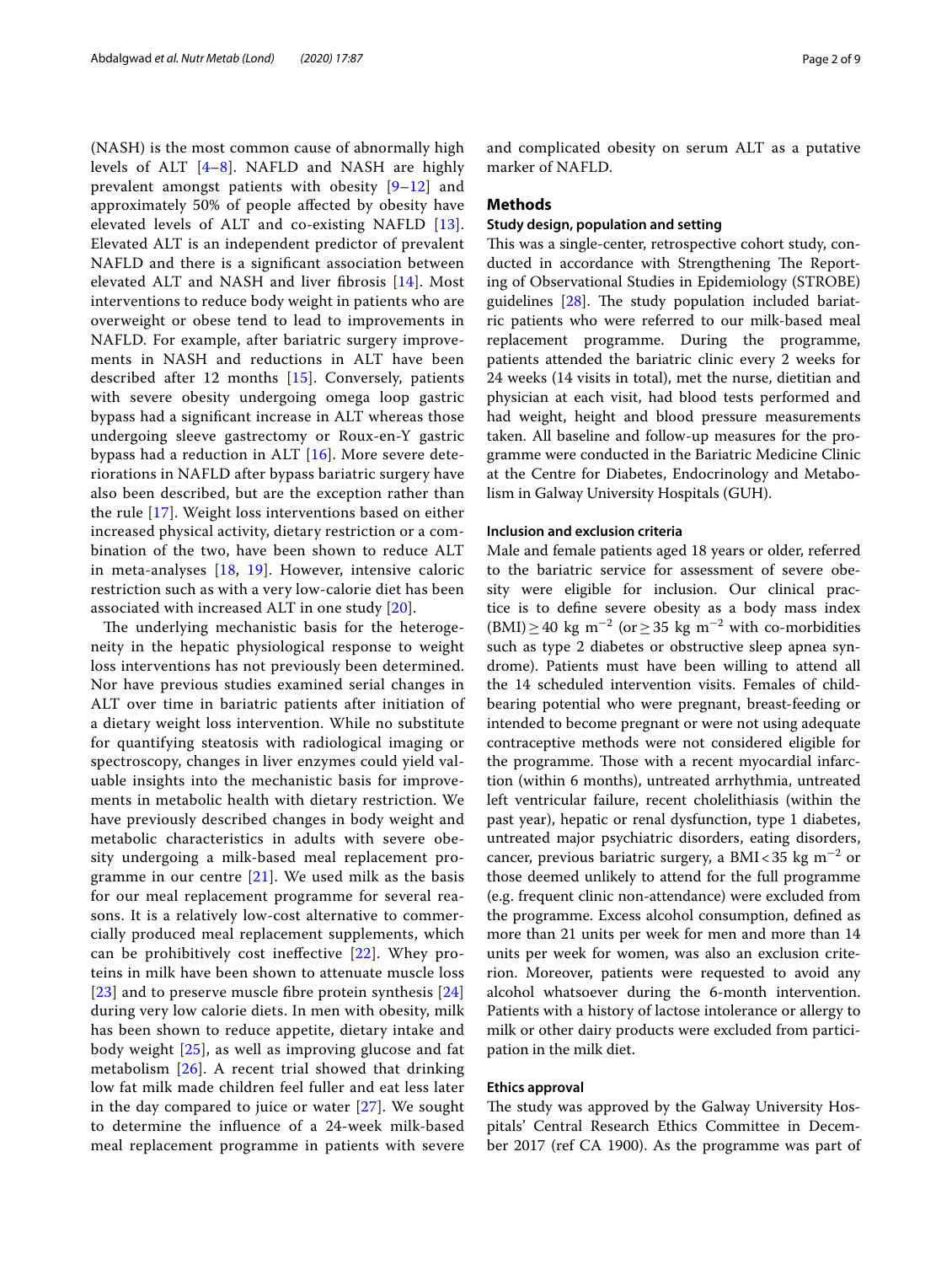standard clinical care for patients attending our service between 2013 and 2016 and was not a prospective research study, we did not prospectively obtain written informed consent from patients to use their data for research purposes. Considering recent changes in European legislation regarding the use of personal data [the General Data Protection Regulation (GDPR)[, we have only used data in this study from the subgroup of patients who agreed to this retrospectively and provided written informed consent.

### **Intervention**

The milk-based low energy liquid diet (LELD) consisted of three continuous 8-week phases, each with fortnightly visits to the bariatric medicine clinic, as previously described [[21\]](#page-7-14). During the frst (weight loss) phase from weeks one to eight inclusive, an exclusively milk-based liquid diet was prescribed, consisting of approximately 2.5 L per day of semi-skimmed milk (depending on calculated protein requirements [[29](#page-7-22), [30\]](#page-7-23)) divided in seven portions throughout the day in equal doses, with additional sodium replacement, vitamin, mineral and fiber supplementation, equating to approximately 1200 kcal/day. The dietary composition of 100 mL of semi-skimmed milk included protein (3.5 g), carbohydrate (5 g, of which sugars 5 g) and fat  $(1.5 \text{ g})$ . Throughout this phase, renal and liver profles were assessed every 2 weeks and the patients were seen by a physician, bariatric nurse and dietitian at each visit. During the second phase (weight stabilization) from weeks nine to sixteen inclusive, there was a gradual re-introduction of low-calorie meals from a set menu over 8 weeks, according to protocol under the supervision of the bariatric dietitian with fortnightly visits continuing. During the third phase (weight maintenance) from weeks 17 to 24 inclusive, the milk component of the diet was stopped completely and a standard isocaloric diet was restarted, based on individualized meal plans, under the supervision of the bariatric dietitian.

# **Measurements**

Weight was measured on a Tanita® scale and height with a Seca® wall-mounted stadiometer, according to departmental standard operating procedures. After an overnight fast, bloods were drawn for glucose, liver, renal and lipid profles. All blood samples were processed locally in the Galway University Hospitals' Department of Clinical Biochemistry (certifed to ISO 15189 2007 accreditation standard). ALT was quantitated using the Roche Cobas® 8000 enzymatic assay with spectrophotometric detection. The decrease in absorbance at 340 nm is directly proportional to the concentration of ALT. Inter-assay precision at a mean ALT concentration of 28 iu/L, 121 iu/L and 210 iu/L was 5.4%, 1.6% and 2%, respectively. All of the above measures were preformed fortnightly throughout the programme. Normal ALT reference ranges were taken from the American College of Gastroenterology (ACG) clinical guidelines for the evaluation of abnormal liver chemistries (29 to 33 iu/L in men, and 19 to 25 iu/L in women) [\[31\]](#page-7-24).

SPSS version 25 was used for all statistical analyses. Summary data were presented as means and standard deviations for normally distributed data and medians and interquartile ranges for skewed data, while categorical variables were presented as numbers and percentages.

In addition to analyzing ALT levels across the entire cohort we also classifed the patient population into two groups according to baseline ALT levels as 'normal' (patients with normal baseline ALT levels), and 'high' (patients with elevated baseline ALT levels). For baseline characteristics, the independent samples *t* test, was used to compare normally distributed variables between groups, while non-normally distributed variables were compared using the Mann–Whitney *U* test. Pearson's chi square was used to compare proportions of categorical variables.

The Wilcoxon signed-rank test was used to compare changes in ALT levels from baseline to week 2, and from baseline to week 24, respectively. Changes in ALT overtime in weeks 0, 2, 4, 6, 8, 16, and 24 were analyzed using the Friedman test. Changes over time in weight, BMI, excess body weight percentage (EBW%), HbA1c, total, LDL and HDL cholesterol and triglycerides were analysed using repeated measures ANOVA.

# **Results**

#### **Baseline characteristics of study population**

As described in our previous study [[32](#page-7-25)], 260 patients were enrolled between January 2013 and Oct 2018 into the milk-based meal replacement programme at the Bariatric Medicine clinic in Galway University Hospitals. Of these, 139 (53.5%) completed all 24 weeks of the intervention, with 121 (46.5%) discontinuing the intervention. From 139 completers, 105 (75.5%) agreed to participate in this study and provided written informed consent. Given that 1867 new patients were seen in our bariatric service over the 6-year study period, 13.9% of newly referred bariatric patients ultimately participated in our milk programme.

Details of patients' characteristics are shown in Table [1](#page-3-0). The average age of participants was  $51.1 \pm 11.2$  (range  $18.0 - 71.6$ ) years. 56  $(53.3%)$  were female. The overall median baseline ALT level was 28.0 [20.0, 40.5] iu/L. The 48 patients with a high ALT had no statistically signifcant diferences to the 57 with normal ALT in age, sex, anthropometric or metabolic variables.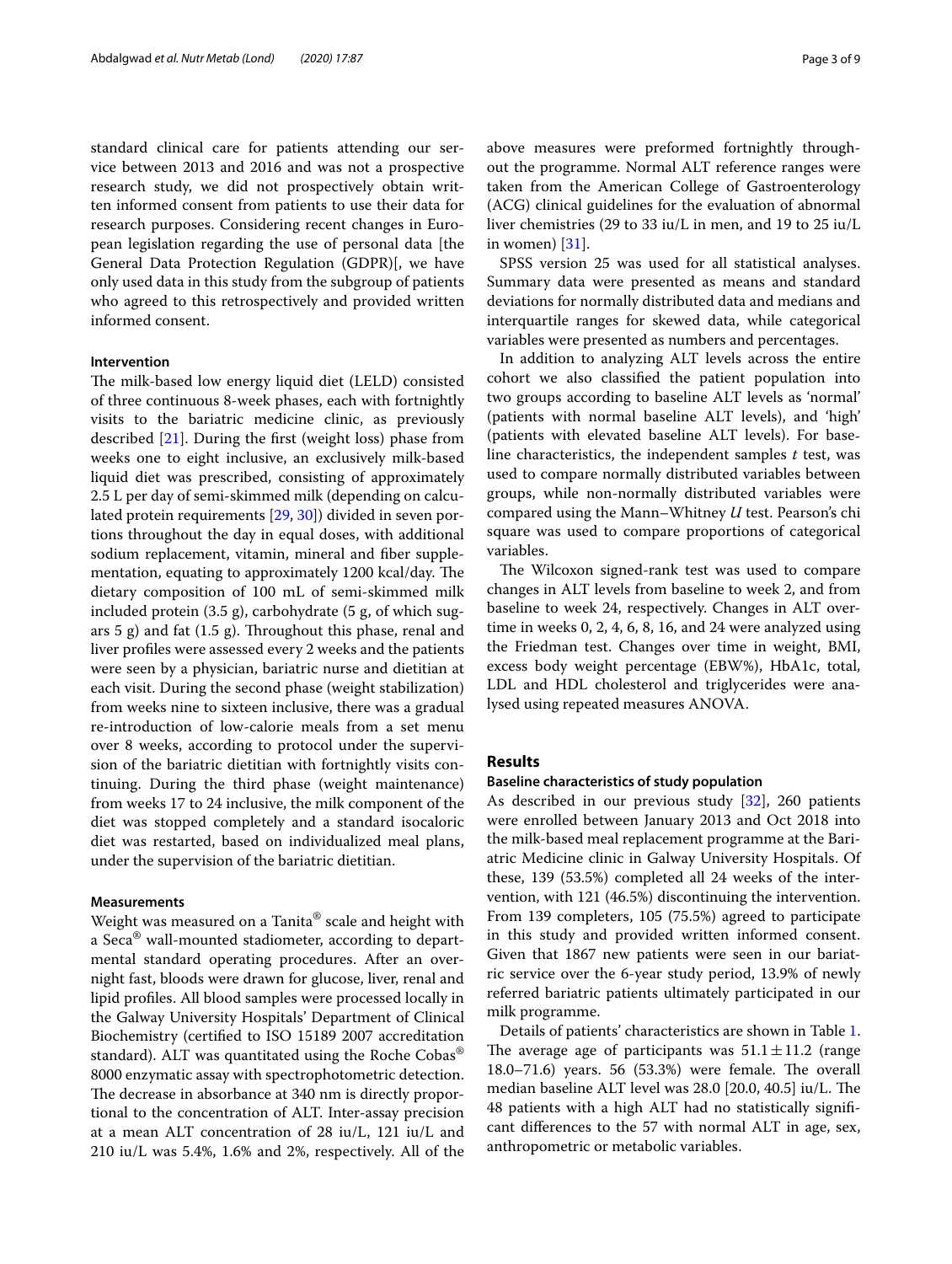| <b>Parameters</b>          | <b>All patients</b> | <b>Normal ALT</b> | <b>High ALT</b>  | P        |
|----------------------------|---------------------|-------------------|------------------|----------|
| N(% )                      | 105 (100%)          | 57 (54.3%)        | 48 (45.7%)       |          |
| Female                     | 56 (53.3%)          | 33 (57.9%)        | 23 (47.9%)       | 0.307    |
| Age (years)                | $51.1 \pm 11.2$     | $52.9 \pm 9.4$    | $49.1 \pm 12.8$  | 0.079    |
| Height (m)                 | $1.7 \pm 0.1$       | $1.7 \pm 0.1$     | $1.7 \pm 0.1$    | 0.502    |
| Weight (kg)                | $144.0 \pm 27.6$    | $145.2 \pm 27.3$  | $142.6 \pm 28.2$ | 0.627    |
| BMI ( $kg m2$ )            | $50.6 \pm 8.0$      | $51.5 \pm 8.2$    | $49.7 \pm 8.0$   | 0.254    |
| EBW%                       | $102.5 \pm 32.0$    | $106.0 \pm 33.0$  | $98.6 \pm 31.2$  | 0.254    |
| $ALTa$ (iu/L)              | 28.0 [20.0,40.5]    | 22.0 [17.0,24.5]  | 41.5 [34.3,63.5] | < 0.0005 |
| Total cholesterol (mmol/L) | $4.6 \pm 1.0$       | $4.6 \pm 1.0$     | $4.6 \pm 1.0$    | 0.786    |
| LDL (mmol/L)               | $2.5 \pm 0.9$       | $2.5 \pm 0.9$     | $2.6 \pm 0.8$    | 0.442    |
| HDL (mmol/L)               | $1.2 \pm 0.4$       | $1.3 \pm 0.4$     | $1.2 \pm 0.4$    | 0.131    |
| Triglyceride (mmol/L)      | $1.8 \pm 0.8$       | $1.7 \pm 0.6$     | $1.9 \pm 1.0$    | 0.151    |
| <b>Diabetes</b>            | 37 (35.2%)          | 19 (33.3%)        | 18 (37.5%)       | 0.656    |
| HbA1c (mmol/mol)           | $48.2 \pm 15.6$     | $48.1 \pm 16.3$   | $48.4 \pm 15.0$  | 0.943    |
| <b>Medications</b>         |                     |                   |                  |          |
| Metformin                  | 38 (36.2%)          | 22 (38.6%)        | 16 (33.3%)       | 0.576    |
| Insulin                    | 10 (9.5%)           | 7(12.3%)          | $3(6.3\%)$       | 0.294    |
| SU                         | 15 (14.3%)          | 10 (17.5%)        | $5(10.4\%)$      | 0.298    |
| DPP4                       | $9(8.6\%)$          | 6(10.5%)          | $3(6.3\%)$       | 0.436    |
| SGLT <sub>2</sub>          | 6(5.7%)             | 3(5.3%)           | $3(6.3\%)$       | 0.828    |
| GLP1                       | 18 (17.1%)          | $9(15.8\%)$       | 9(18.8%)         | 0.688    |
| PPARG                      | 1(1%)               | $1(1.8\%)$        |                  | 0.356    |
| ARBs                       | 25 (23.8%)          | 12 (21.1%)        | 13 (27.1%)       | 0.470    |
| ACEIs                      | 30 (28.6%)          | 19 (33.3%)        | 11 (22.9%)       | 0.239    |
| Beta blockers              | 31 (29.5%)          | 17 (29.8%)        | 14(29.2%)        | 0.914    |
| Alpha blockers             | 6(5.7%)             | 3(5.3%)           | $3(6.3\%)$       | 0.828    |
| Diuretics                  | 31 (29.5%)          | 15 (26.3%)        | 16 (33.3%)       | 0.432    |
| Ezetemibe                  | 4 (3.8%)            | $2(3.4\%)$        | $2(4.2\%)$       | 0.861    |

<span id="page-3-0"></span>

|  |  |  |  |  | Table 1 Baseline characteristics of patients completing the milk programme |
|--|--|--|--|--|----------------------------------------------------------------------------|
|--|--|--|--|--|----------------------------------------------------------------------------|

Values are presented as Mean $\pm$ SD

Comparisons between groups were made using Independent samples *t* test for normally distributed data, and Mann–Whitney *U* test for non-normally distributed data

Proportions with categorical variables were compared using Pearson's Chi-square test

*BMI* Body Mass Index, *EBW%* Excess Body Weight Percentage, *ALT* Alanine Aminotransferase, *LDL* Low Density Lipoprotein, *HDL* High Density Lipoprotein, *HbA1c* Glycated haemoglobin, *SU* Sulfonylureas, *DDP4* Dipeptidyl peptidase-4 inhibitors, *SGLT2* Sodium-glucose co-transporter 2 inhibitors, *GLP1* Glucagon-like peptide 1, *PPARG* Peroxisome proliferator-activated receptor gamma, *ARBs* Angiotensin II receptor blockers, *ACEIs* Angiotensin-converting enzyme inhibitors

<sup>a</sup> Denotes variables that are not normally distributed, presented as median [IQR]

# **Changes in ALT, anthropometrics, and metabolic variables over 24 weeks**

Table [2](#page-4-0) describes the changes in anthropometric variables and ALT levels at weeks 2, 4, 6, 8, 16, and 24 of the programme. From baseline to week 2, ALT levels signifcantly increased from 28.0 [20.0, 40.5] to 40.0 [26.0, 55.0] iu/L  $(p < 0.0005)$ , while from baseline to week 24, there was a statistically signifcant overall reduction in ALT from 28.0 [20.0, 40.5] iu/L to 21.0 [17.0, 28.3] iu/L (*p*<0.0005). Over time ALT increased from a baseline value of 25 [20.0, 37.3] iu/L to 38 [26.0, 53.5], and 39 [26.0, 60.0] iu/L in weeks 2 and 4, respectively, followed by a signifcant subsequent reduction to 35 [26.0, 49.0], 32 [23.0, 41.3], 24 [19.0, 34.3], and 21 [17.0, 28.3] iu/L  $(p<0.0005)$  at weeks 6, 8, 16, and 24, respectively (Table [2](#page-4-0); Fig. [1a](#page-5-0)). When we compared patients with normal versus high baseline ALT levels we found that the rise in ALT was greater in those with high baseline ALT, in whom ALT rose from 41.5 [34.3, 63.5] iu/L to 51.0 [41.0,78.0]  $iu/L$  ( $p = 0.001$ ) at week 2, then decreased to 27.0 [21.0, 33.5] iu/L (*p*<0.0005) by 24 weeks. Taking a slightly diferent analytical approach and using the Friedman test (the non-parametric equivalent of analysis of variance), similar results were obtained with ALT increasing from 41.0 [33.0, 62.5] iu/L at baseline to 50.0 [40.5, 85.0], and 50.5 [39.5, 68.3] iu/L at weeks 2, and 4,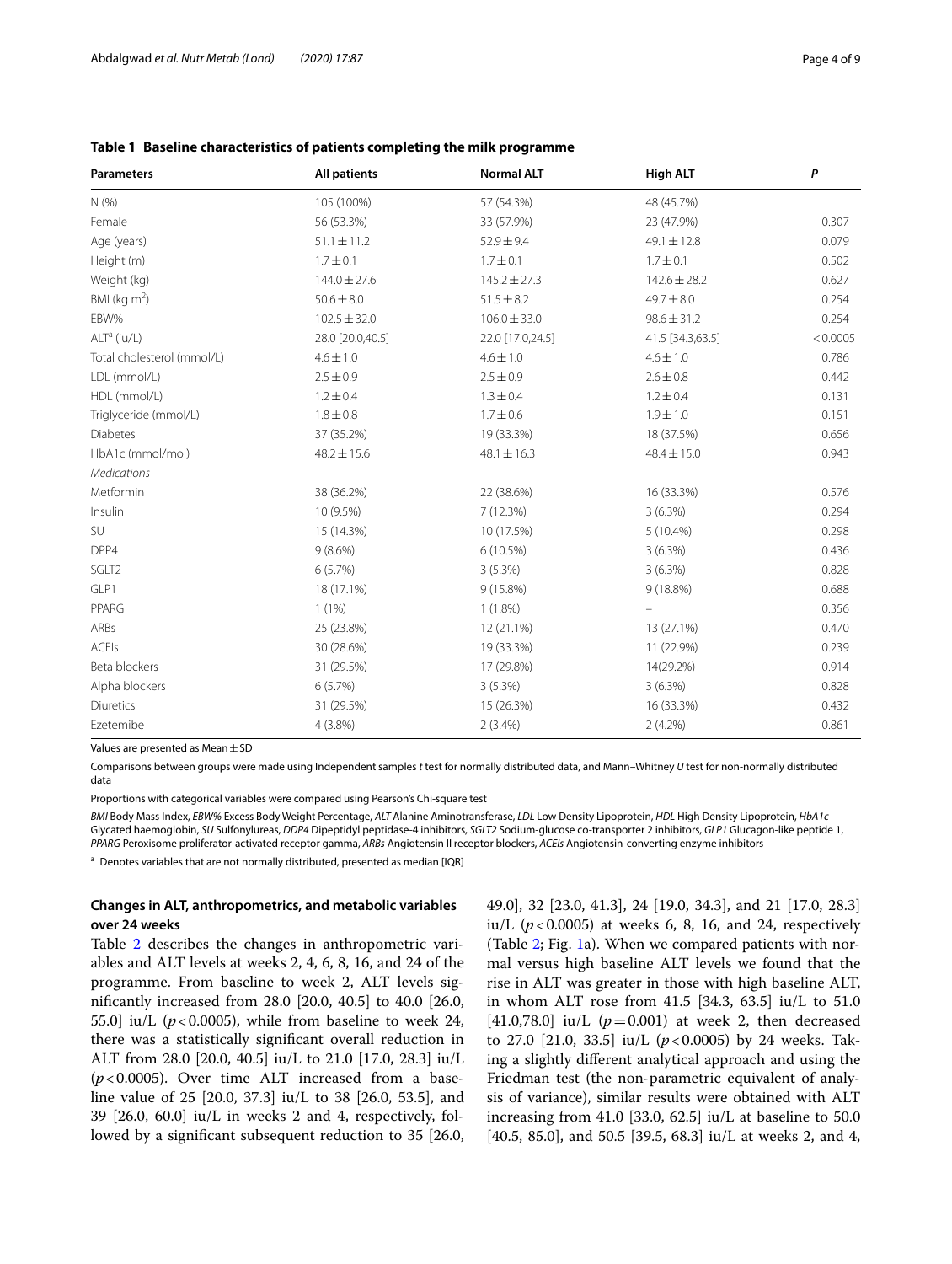|                                 | Week 0           | Week 2           | Week 4           | Week 6           | Week 8           | Week 16          | Week 24          | p        |
|---------------------------------|------------------|------------------|------------------|------------------|------------------|------------------|------------------|----------|
| ALT $(iu/L)^a$                  | 25 [20.0,37.3]   | 38 [26.0,53.5]   | 39 [26.0,60.0]   | 35 [26.0,49.0]   | 32 [23.0,41.3]   | 24 [19.0,34.3]   | 21 [17.0,28.3]   | < 0.0005 |
| ALT (iu/L) <sup>ab</sup>        | 41.0 [33.0,62.5] | 50.0 [40.5,85.0] | 50.5 [39.5,68.3] | 41.0 [34.0,67.3] | 39.0 [32.0,51.0] | 34.5 [25.0,41.3] | 26.5 [21.0,36.5] | < 0.0005 |
| ALT normal (iu/L) <sup>ac</sup> | 20.5 [17.0,24.0] | 29.5 [20.3,41.0] | 28.5 [20.3,43.0] | 27.0 [21.3,38.5] | 26.0 [18.3,36.0] | 20.0 [17.0,25.0] | 19.0 [16.0,22.0] | < 0.0005 |
| Weight (kg)                     | $144.2 \pm 28.0$ | $137.6 \pm 27.4$ | $134.1 \pm 27.0$ | $131.0 \pm 26.2$ | $128.3 \pm 25.6$ | $123.0 \pm 25.0$ | $121.6 \pm 25.4$ | < 0.0005 |
| BMI ( $kg m2$ )                 | $50.7 \pm 8.1$   | $47.4 \pm 10.4$  | $45.4 \pm 12.0$  | $44.5 \pm 12.0$  | $45.2 \pm 7.6$   | $43.2 \pm 7.5$   | $43.0 + 7.6$     | < 0.0005 |
| EBW (%)                         | $103.1 \pm 32.4$ | $89.6 \pm 42.0$  | $81.6 \pm 48.2$  | $78.3 \pm 47.4$  | $81.0 \pm 30.6$  | $73.0 \pm 30.0$  | $71.0 \pm 31.0$  | < 0.0005 |
| HbA1c (mmol/mol) <sup>d</sup>   | $39.3 \pm 4.0$   | $37.6 \pm 4.0$   | $37.0 \pm 4.0$   | $36.3 \pm 4.0$   | $36.0 \pm 4.2$   | $35.4 \pm 3.3$   | $35.3 \pm 3.5$   | < 0.0005 |
| HbA1c (mmol/mol) <sup>e</sup>   | $67.2 \pm 13.3$  | $62.2 \pm 13.0$  | $59.0 \pm 13.0$  | $56.0 \pm 14.2$  | $54.0 \pm 15.0$  | $48.5 \pm 14.4$  | $48.6 \pm 14.1$  | < 0.0005 |
| LDL (mmol/L)                    | $2.6 \pm 1.0$    | $2.2 \pm 1.0$    | $2.1 \pm 0.7$    | $2.2 \pm 1.0$    | $2.2 \pm 1.0$    | $2.5 \pm 1.0$    | $2.6 \pm 1.0$    | < 0.0005 |
| HDL (mmol/L)                    | $1.2 \pm 0.4$    | $1.1 \pm 0.3$    | $1.1 \pm 0.3$    | $1.1 \pm 0.3$    | $1.1 \pm 0.3$    | $1.2 \pm 0.3$    | $1.3 \pm 0.4$    | < 0.0005 |
| Triglyceride (mmol/L)           | $1.8 \pm 0.7$    | $1.5 \pm 0.6$    | $1.4 \pm 0.5$    | $1.4 \pm 0.5$    | $1.3 \pm 0.5$    | $1.3 \pm 0.5$    | $1.3 \pm 0.5$    | < 0.0005 |
| Total cholesterol<br>(mmol/L)   | $4.6 \pm 1.0$    | $3.9 \pm 1.0$    | $3.7 \pm 1.0$    | $3.8 \pm 1.0$    | $4.0 \pm 1.0$    | $4.2 \pm 1.0$    | $4.4 \pm 1.0$    | < 0.0005 |

<span id="page-4-0"></span>**Table 2 Changes in anthropometric and metabolic variables over time in patients with normal and high baseline ALT completing the milk programme**

Values are presented as Mean±SD

<sup>a</sup> Denotes variables that are not normally distributed presented as median [IQR]

<sup>b</sup> Denotes variables that represent values higher than normal at the start of the programme

<sup>c</sup> Denotes variables that represent values that were normal at the start of the programme

<sup>d</sup> Denote patients without history of type 2 diabetes

<sup>e</sup> Denote patients with history of type 2 diabetes

respectively, reaching 27.0 [21.0, 33.5] iu/L (*p*<0.0005) by 24 weeks. In contrast, those with normal baseline ALT levels had a non-signifcant increase in ALT from 20.5 [17.0, 24.0] iu/L to 29.5 [20.3, 41.0] iu/L at week 2, followed by a subsequent reduction to 19.0 [16.0, 22.0] iu/L, (*p*<0.0005) by 24 weeks (Table [2](#page-4-0); Fig. [1b](#page-5-0)). As described in this cohort previously [\[32](#page-7-25)], there were signifcant reductions in HbA1c in patients with and without type 2 diabetes (Table [2](#page-4-0)).

# **Discussion**

In a cohort of patients with severe and complicated obesity completing a milk-based meal replacement programme with substantial weight loss over 24 weeks, we found a signifcant, early and unanticipated rise in ALT that was particularly pronounced in patients who had an elevated ALT at the start of the intervention. This was followed by an overall net reduction in ALT after 24 weeks. To the best of our knowledge this is the frst description of a "monophasic" ALT response over multiple timepoints with dietary restriction in patients with severe and complicated obesity.

Our fndings suggest potential worsening of hepatic infammation and ectopic fat deposition early in the course of dietary weight loss interventions, prior to longer-term improvements in liver health. However it must be emphasised that this assertion is speculative, because ALT is regarded as a "modestly good at best" indicator of hepatocyte damage in patients with NAFLD

[ $13$ ]. There have been contradictory findings from previous studies on the response of ALT to diferent types of weight-loss interventions [\[15–](#page-7-8)[20\]](#page-7-13). Our fndings also suggest that patients with elevated ALT (suggesting a degree of NAFLD) are at higher risk of additional hepatic infammation, at least during the early stages of dietary restriction-based weight loss interventions.

A recent study of patients undergoing a very low-calorie diet (VLCD) for 3 weeks prior to bariatric surgery noted a transient rise in ALT  $[20]$  $[20]$  $[20]$ . This and other studies  $[16]$  $[16]$  have the limitation of measuring ALT levels at two time-points only, whereas we have described short and medium term changes at several time-points, during an acute weight loss phase and then a subsequent period of less intensive weight loss. This approach has allowed us to demonstrate both the acute rise in ALT associated with the early weight loss phase of our LELD intervention as well as the subsequent reduction in ALT levels in the aftermath of signifcant weight loss once weight had started to stabilise. Ultimately, our fndings help to explain the apparently conficting data on ALT levels and weight loss interventions in the literature to date, suggesting that ALT rises during acute and signifcant weight loss but that once this phase is over and weight stabilises then ALT levels typically fall below baseline levels. This is consistent with previous fndings in a post-hoc analysis of a Danish very low calorie diet intervention (VLCD,  $\sim$  800 kcal/day) [[33](#page-7-26)] which noted a transient rise in liver transaminases in women but not in men.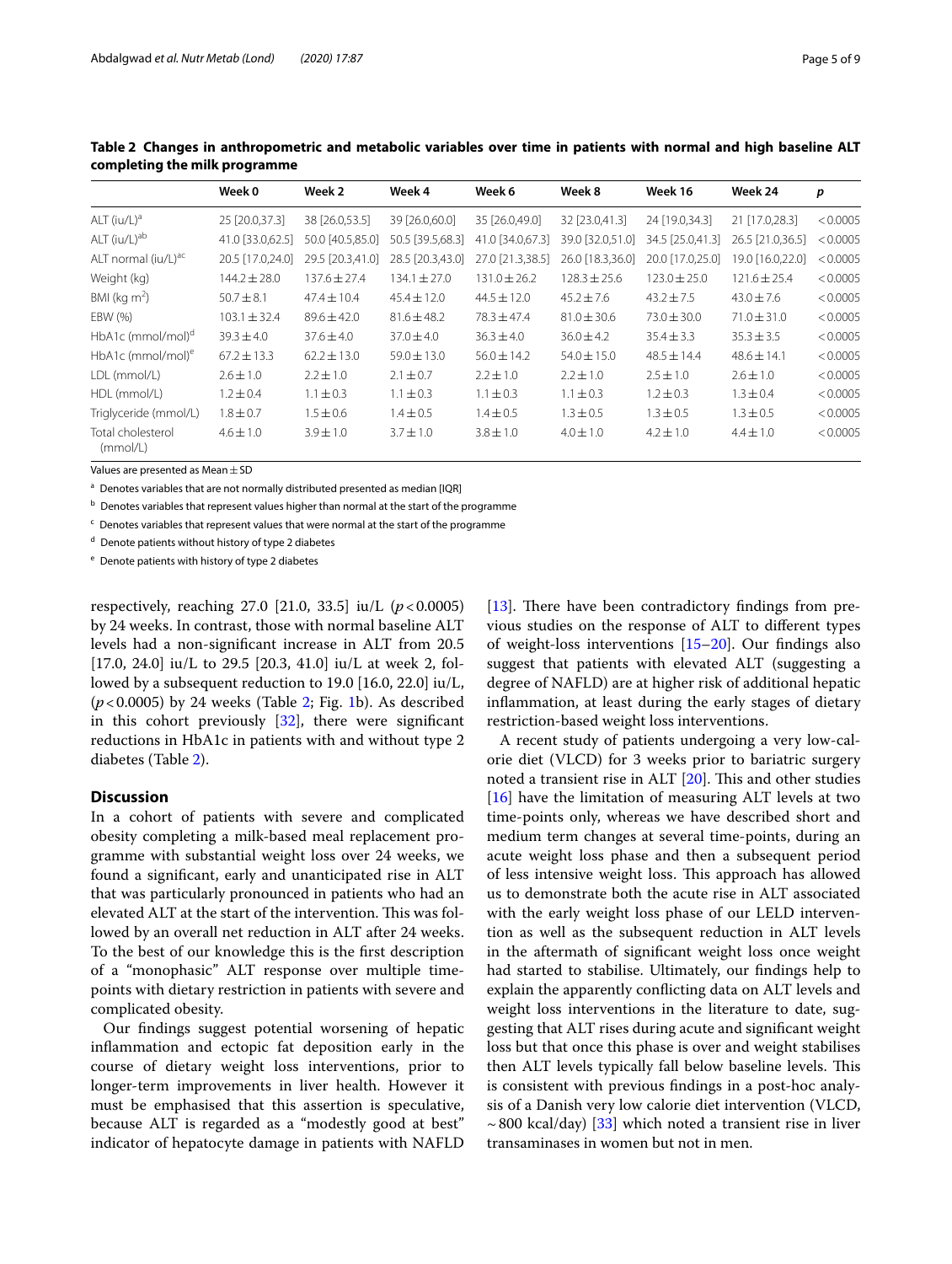

<span id="page-5-0"></span>interquartile range. The Friedman test was used to analyse changes in ALT over time. *P* signifcant for the trend

The exact mechanisms driving the rise in ALT levels during the early weeks of weight loss interventions are unclear and are beyond the scope of this study. It has previously been demonstrated that during fasting, increased adipose-derived non-esterifed fatty acid (NEFA) fux to the liver occurs, promoting intra-hepatic fat accumulation [[34–](#page-7-27)[36\]](#page-7-28). Increased intrahepatic fat, in turn, has been associated with increased generation of fatty acids within the liver via de novo lipogenesis [\[37\]](#page-7-29). In a similar manner, studies of male livers following 48 h of fasting have reported evidence of signifcant triglyceride accumulation [\[38\]](#page-7-30). It may be that states of reduced caloric intake such as those achieved during the weight loss phase of our intervention or after bariatric surgery are associated with an increase in intrahepatic fat concentrations, which in turn may drive increases in ALT levels and potentially NAFLD severity. Once caloric intake and weight has stabilised, this efect may then decrease and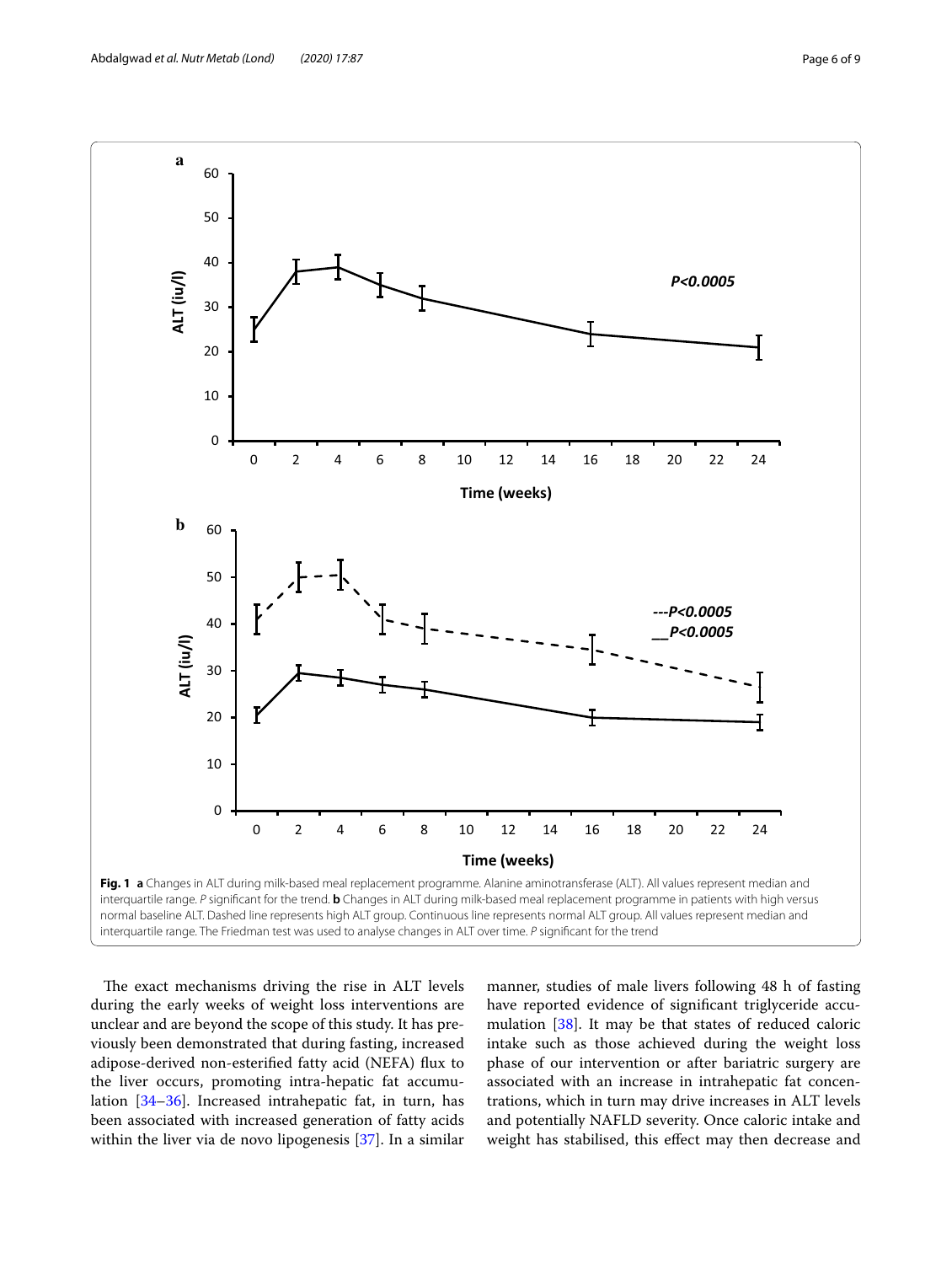intra-hepatic fat accumulation may diminish, leading to an eventual net decrease in ALT levels from baseline.

Aside from fat mobilisation and lipogenesis, another potential mechanism that could lead to increased ALT during the milk diet is the activation of hepatic gluconeogenesis during caloric restriction, as has been demonstrated in mouse studies [\[39\]](#page-7-31). Bearing in mind that liver disease was an exclusion criterion for the intervention and that patients were required not to consume any alcohol throughout the 6 months, we think that these are unlikely factors to account for the transient rise in ALT. Moreover, incident drug use such as with non-steroidal anti-infammatory drugs or antibiotics or very strenuous physical activity, while not formally quantifed in this study, are unlikely to account for our fndings.

The reasons for the relatively larger rise in ALT in patients who had elevated levels at baseline are unclear but may refect an inherent vulnerability to accumulation of excess intrahepatic lipid at any given level of excess body fat accumulation. This heterogeneity in the relationship between adiposity and metabolic dysfunction is likely to arise from a complex interaction of genetic and environmental factors and needs to be explored further in mechanistic studies, incorporating quantifcation of insulin sensitivity, fat mass, changes in circulating nonesterifed fatty acids and other relevant confounders.

This study has a number of limitations, not least its retrospective nature and its inclusion of patients who completed the milk diet programme, from which there was a very high attrition rate, with no data available on patients who dropped out. Thus, our findings are not generalisable to other patient populations outside of a hospitalbased cohort of patients with severe and complicated obesity, nor are they generalisable to other weight loss interventions. Arguably our most important limitation is the use of ALT as a surrogate indicator of NAFLD, as it is relatively non-specifc and lacks sensitivity [\[40](#page-7-32)]. Again, the use of imaging and histological studies would help to address this limitation in future studies. These were not acquired as part of the routine clinical assessment of our patients enrolling in the milk programme. Of note, previous studies have utilised ALT levels as a surrogate marker of NAFLD [[13](#page-7-6), [41](#page-8-0), [42\]](#page-8-1). Moreover, we think that our inclusion and exclusion criteria for the milk-based meal replacement programme would have reduced the risk of confounding (for example from excess alcohol consumption), making it more likely that variations in ALT levels within our population refected changes in hepatic fat accumulation and infammation. One other limitation is the 6-month duration of the study. Future studies could focus on longer-term follow-up, in particular with regards to changes in ALT levels associated with weight regain.

# **Conclusion**

In adults with severe and complicated obesity undergoing a milk-based meal replacement programme, we demonstrated an initial signifcant rise in ALT levels over the frst 8 weeks which was greater in those with elevated ALT levels at baseline. This was followed by an overall reduction in ALT levels during the weight stabilisation and maintenance phases of our programme such that there was a net overall decrease in ALT levels at 24 weeks. Whether these preliminary and exploratory observations are related to changes in liver fat content needs to be determined by imaging studies, but this seems biologically and mechanistically plausible. These results may be of particular relevance to patients with severe hepatic infammation undergoing acute dietary restriction for weight loss, where vigilance relating to the use of hepatotoxic drugs could be particularly important. The mechanistic factors underlying the heterogeneity in the response of intrahepatic lipid to dietary weight loss warrant further scientifc scrutiny.

#### **Abbreviations**

ACEIs: Angiotensin-converting enzyme inhibitor; ACG: American College of Gastroenterology; ARBs: Angiotensin II receptor blockers; ALT: Alanine aminotransferase; ANOVA: Analysis of variance; BMI: Body mass index; DDP4: Dipeptidyl peptidase-4 inhibitors; EBW%: Excess body weight percentage; GDPR: The General Data Protection Regulation; GLP1: Glucagon-like peptide 1; GUH: Galway University Hospitals; HbA1c: Glycated haemoglobin; HDL: High Density Lipoprotein; IQR: Interquartile range; LELD: The milk-based low energy liquid diet; LDL: Low Density Lipoprotein; NAFLD: Non-alcoholic fatty liver disease; NASH: Non-alcoholic steatohepatitis; NEFA: Adipose-derived non-esterifed fatty acid; PPARG: Peroxisome proliferator-activated receptor gamma; SGLT2: Sodium-glucose co-transporter 2 inhibitors; STROBE: Strengthening the Reporting of Observational Studies in Epidemiology; SU: Sulfonylureas; VLCD: Very low calorie diet.

#### **Acknowledgements**

We would like to acknowledge all our patients who participated in this study and to the staff of Centre for diabetes, endocrinology and metabolism for their hard work in delivering this programme successfully.

#### **Authors' contributions**

RA contributed to the study design, conducted data analysis and prepared the manuscript. MF Rafey contributed to study design, data collection, conducted data analysis and prepared the manuscript. CM and II contributed to the study design, data collection and revised the manuscript. PO processed biochemistry samples, collated metabolic data and revised the manuscript. ES, CD and DO contributed to the data analysis and revised the manuscript. FMF conceptualised the study design, led the clinical intervention and supervised the data collection, drafting of the manuscript and the data analysis. All authors have given fnal approval of the version to be published and agree to be accountable for all aspects of the work. All authors read and approved the final manuscript.

#### **Funding**

This work was funded by a project grant from Healthy Ireland, a Government of Ireland initiative. F.M. Finucane is funded by a Clinical Research Career Development Award from the Saolta Hospital Group.

#### **Availability of data and materials**

The data can be made available upon request.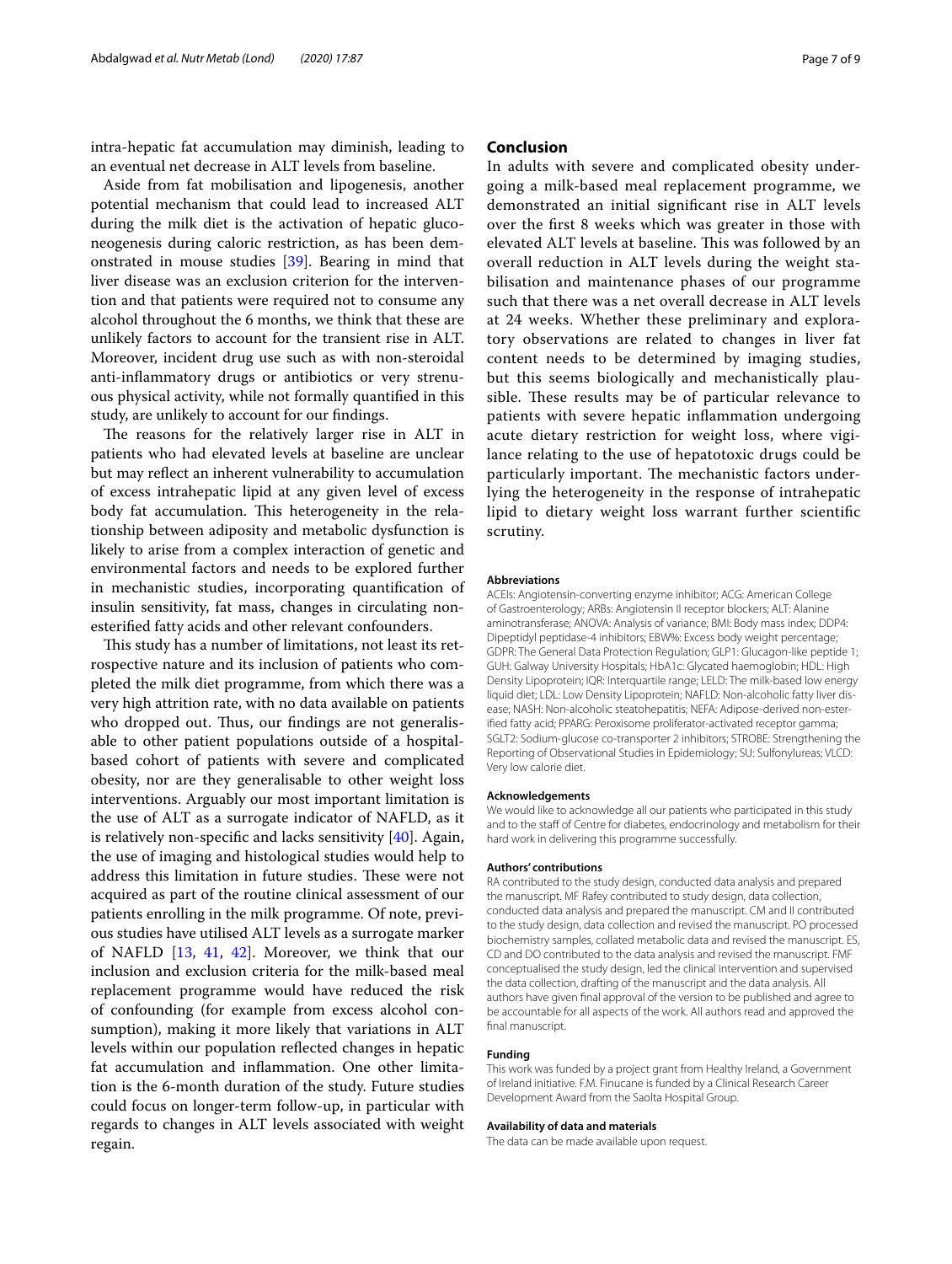#### **Ethics approval and consent to participate**

The study was approved by the Galway University Hospitals' Central Research Ethics Committee in December 2017 (ref CA 1900). All participants provided written informed consent to participate in the study.

#### **Consent for publication**

Not applicable.

#### **Competing interests**

R. Abdalgawad, M.F. Rafey, C. Murphy, I. Ioana, E. Slattery and P. O'Shea declare that they have no competing interests. C. Davenport, D. O'Keeffe and F.M. Finucane have received honoraria, travel grants and have served on advisory boards for Novo Nordisk, Eli Lilly, Ethicon, Pfzer Inc., Sanof-Aventis, Astra Zeneca, Merck-Serono, Boehringer Ingelheim, Janssen and Novartis.

#### **Author details**

<sup>1</sup> Bariatric Medicine Service, Centre for Diabetes, Endocrinology and and HRB Clinical Research Facility, Galway University Hospitals, Galway, Ireland. <sup>2</sup> HRB Clinical Research Facility, National University of Ireland Galway, Galway, Ireland.<br><sup>3</sup> Department of Medicine, National University of Ireland Galway, Galway, Ireland. <sup>4</sup> Department of Clinical Biochemistry, Galway University Hospitals, Galway, Ireland.

# Received: 3 May 2020 Accepted: 8 October 2020<br>Published online: 16 October 2020

#### **References**

- <span id="page-7-0"></span>1. Liu CF, et al. The associations between liver enzymes and the risk of metabolic syndrome in the elderly. ExpGerontol. 2018;106:132–6.
- 2. Ferrier DR, Harvey RA. Lippincott's illustrated reviews: biochemistry. Philadelphia (USA): Wolters Kluwer Health; 2014.
- <span id="page-7-1"></span>3. MacFarlane I, Bomford A, Sherwood R. Liver disease and laboratory medicine. London: ACB Venture Publications; 2000.
- <span id="page-7-2"></span>4. Zelber-Sagi S, et al. Low serum vitamin D is independently associated with unexplained elevated ALT only among non-obese men in the general population. Ann Hepatol. 2019;18:578–84.
- 5. Armstrong MJ, et al. Presence and severity of non-alcoholic fatty liver disease in a large prospective primary care cohort. J Hepatol. 2012;56(1):234–40.
- 6. Burtis CA, Ashwood ER, Bruns DE. Tietz textbook of clinical chemistry and molecular diagnostics-e-book. Amsterdam: Elsevier Health Sciences; 2012.
- 7. Sayiner M, et al. Epidemiology of nonalcoholic fatty liver disease and nonalcoholicsteatohepatitis in the United States and the rest of the world. Clin Liver Dis. 2016;20(2):205–14.
- <span id="page-7-3"></span>8. Benedict M, Zhang X. Non-alcoholic fatty liver disease: an expanded review. World J Hepatol. 2017;9(16):715.
- <span id="page-7-4"></span>9. Bower G, et al. Bariatric surgery and non-alcoholic fatty liver disease: a systematic review of liver biochemistry and histology. ObesSurg. 2015;25(12):2280–9.
- 10. Angulo P, Lindor KD. Non-alcoholic fatty liver disease. J Gastroenterol-Hepatol. 2002;17(Suppl):S186–90.
- 11. Dixon JB, Bhathal PS, O'Brien PE. Nonalcoholic fatty liver disease: predictors of nonalcoholicsteatohepatitis and liver fbrosis in the severely obese. Gastroenterology. 2001;121(1):91–100.
- <span id="page-7-5"></span>12. Gupta R, et al. The prevalence of non-alcoholic fatty liver disease and metabolic syndrome in obese children. J PediatrEndocrinolMetab. 2011;24(11–12):907–11.
- <span id="page-7-6"></span>13. de Luis DA, et al. Relationship of insulin resistance and adipocytokines on serum alanine aminotransferase in presurgical morbid obese patients. Eur Rev Med PharmacolSci. 2009;13(6):413–8.
- <span id="page-7-7"></span>14. Praveenraj P, et al. Prevalence and predictors of non-alcoholic fatty liver disease in morbidly obese south Indian patients undergoing bariatric surgery. ObesSurg. 2015;25(11):2078–87.
- <span id="page-7-8"></span>15. Lassailly G, et al. Bariatric surgery reduces features of nonalcoholicsteatohepatitis in morbidly obese patients. Gastroenterology. 2015;149(2):379–88.
- <span id="page-7-9"></span>16. Spivak H, et al. Omega-loop gastric bypass is more efective for weight loss but negatively impacts liver enzymes: a registry-based comprehensive frst-year analysis. SurgObesRelat Dis. 2018;14(2):175–80.
- <span id="page-7-10"></span>17. Eilenberg M, et al. Signifcant liver-related morbidity after bariatric surgery and its reversal-a case series. ObesSurg. 2018;28(3):812–9.
- <span id="page-7-11"></span>18. Zou TT, et al. Lifestyle interventions for patients with nonalcoholic fatty liver disease: a network meta-analysis. Eur J GastroenterolHepatol. 2018;30(7):747–55.
- <span id="page-7-12"></span>19. Orci LA, et al. Exercise-based interventions for nonalcoholic fatty liver disease: a meta-analysis and meta-regression. ClinGastroenterolHepatol. 2016;14(10):1398–411.
- <span id="page-7-13"></span>20. Schwenger KJP, et al. Non-alcoholic fatty liver disease in morbidly obese individuals undergoing bariatric surgery: prevalence and efect of the pre-bariatric very low calorie diet. ObesSurg. 2018;28(4):1109–16.
- <span id="page-7-14"></span>21. Rafey MF, et al. Efects of a milk-based meal replacement program on weight and metabolic characteristics in adults with severe obesity. Diabetes MetabSyndrObes. 2020;13:197–205.
- <span id="page-7-15"></span>22. Finkelstein EA, Kruger E. Meta- and cost-efectiveness analysis of commercial weight loss strategies. Obesity. 2014;22(9):1942–51.
- <span id="page-7-16"></span>23. Verreijen AM, et al. A high whey protein-, leucine-, and vitamin D-enriched supplement preserves muscle mass during intentional weight loss in obese older adults: a double-blind randomized controlled trial. Am J ClinNutr. 2015;101(2):279–86.
- <span id="page-7-17"></span>24. Hector AJ, et al. Whey protein supplementation preserves postprandial myofbrillar protein synthesis during short-term energy restriction in overweight and obese adults. J Nutr. 2015;145(2):246–52.
- <span id="page-7-18"></span>25. Tahavorgar A, et al. Whey protein preloads are more benefcial than soy protein preloads in regulating appetite, calorie intake, anthropometry, and body composition of overweight and obese men. Nutr Res. 2014;34(10):856–61.
- <span id="page-7-19"></span>26. van Meijl LE, Mensink RP. Efects of milk and milk constituents on postprandial lipid and glucose metabolism in overweight and obese men. Br J Nutr. 2013;110(3):413–9.
- <span id="page-7-20"></span>27. Mehrabani S, et al. Effects of low-fat milk consumption at breakfast on satiety and short-term energy intake in 10- to 12-year-old obese boys. Eur J Nutr. 2016;55(4):1389–96.
- <span id="page-7-21"></span>28. von Elm E, et al. Strengthening the Reporting of Observational Studies in Epidemiology (STROBE) statement: guidelines for reporting observational studies. BMJ. 2007;335(7624):806–8.
- <span id="page-7-22"></span>29. A Pocket Guide to Clinical Nutrition. The Parenteral & Enteral Nutrition Group of the British Dietetic Association. 2011.
- <span id="page-7-23"></span>30. Lee HA, Hartley TF. A method of determining daily nitrogen requirements. Postgrad Med J. 1975;51(597):441–5.
- <span id="page-7-24"></span>31. Kwo PY, Cohen SM, Lim JK. ACG clinical guideline: evaluation of abnormal liver chemistries. am J Gastroenterol. 2017;112(1):18–35.
- <span id="page-7-25"></span>32. Rafey MF, Abdalgwad R, Kilkelly K, Griffin H, Beatty N, O'Shea PM, Collins C, McGrath R, Hynes M, Davenport C, O'Donnell M, Finucane FM. Efects of a milk-based meal replacement program on weight and metabolic characteristics in adults with severe obesity. Diabetes MetabSyndrObes Targets Ther. 2020;2020:197–205.
- <span id="page-7-26"></span>33. Gasteyger C, et al. Efect of a dietary-induced weight loss on liver enzymes in obese subjects. Am J ClinNutr. 2008;87(5):1141–7.
- <span id="page-7-27"></span>34. Lattuada G, et al. Fasting whole-body energy homeostasis and hepatic energy metabolism in nondiabetic humans with fatty liver. Oxid Med Cell Longev. 2019;2019:9796175.
- 35. Roden M. Mechanisms of disease: hepatic steatosis in type 2 diabetes pathogenesis and clinical relevance. Nat Rev Endocrinol. 2006;2(6):335.
- <span id="page-7-28"></span>36. Marchesini G, et al. Nonalcoholic fatty liver disease: a feature of the metabolic syndrome. Diabetes. 2001;50(8):1844–50.
- <span id="page-7-29"></span>37. Lambert JE, et al. Increased de novo lipogenesis is a distinct characteristic of individuals with nonalcoholic fatty liver disease. Gastroenterology. 2014;146(3):726–35.
- <span id="page-7-30"></span>38. Browning JD, et al. The effect of short-term fasting on liver and skeletal muscle lipid, glucose, and energy metabolism in healthy women and men. J Lipid Res. 2012;53(3):577–86.
- <span id="page-7-31"></span>39. Hagopian K, Ramsey JJ, Weindruch R. Caloric restriction increases gluconeogenic and transaminase enzyme activities in mouse liver. ExpGerontol. 2003;38(3):267–78.
- <span id="page-7-32"></span>40. Fracanzani AL, et al. Risk of severe liver disease in nonalcoholic fatty liver disease with normal aminotransferase levels: a role for insulin resistance and diabetes. Hepatology. 2008;48(3):792–8.